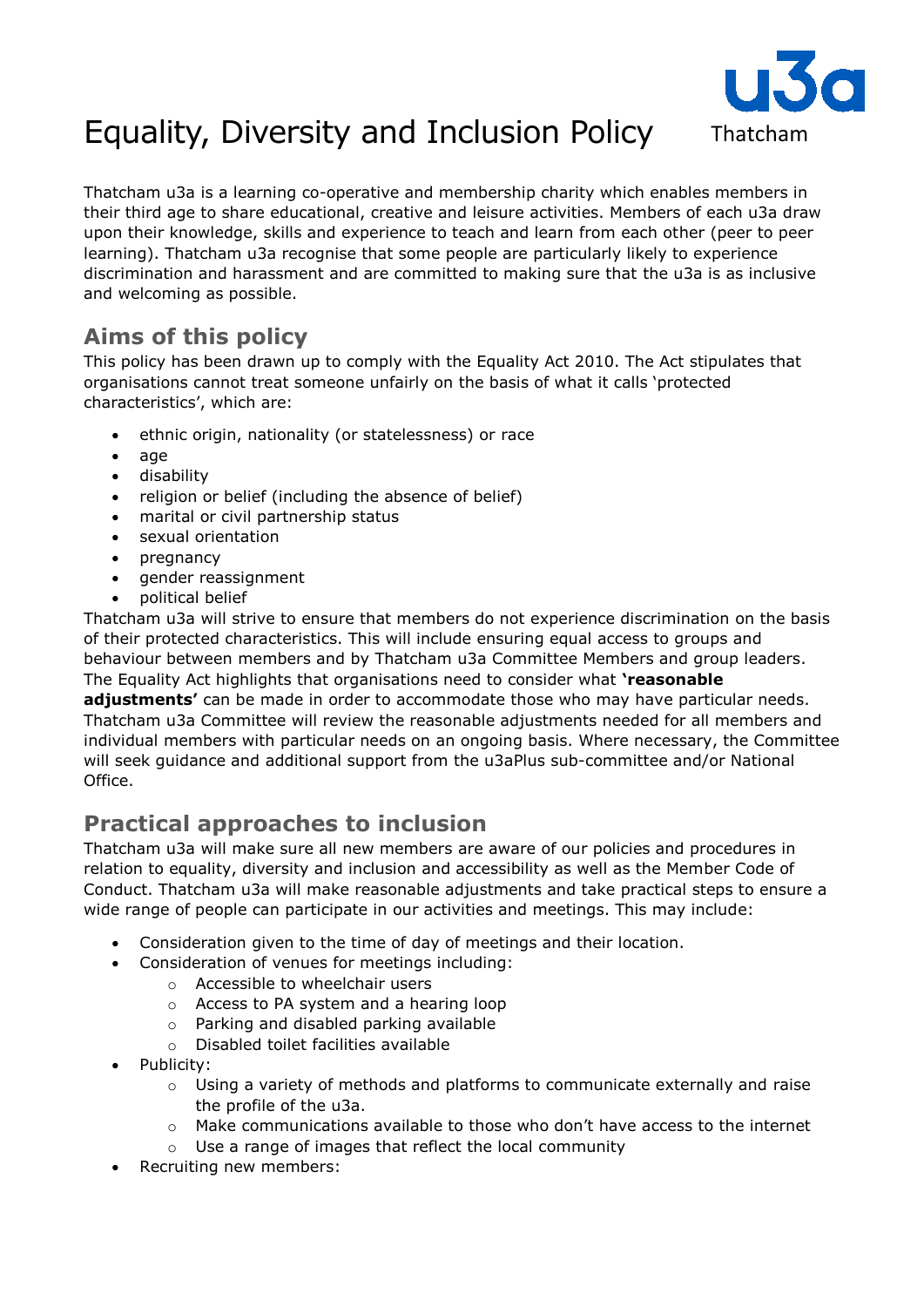- $\circ$  Doing outreach sessions and contacting agencies working with community groups who may be harder to reach
- $\circ$  Encouraging members who are representative of the groups who are underrepresented within the u3a i.e. men or younger members to assist with the recruitment process
- $\circ$  Managing growth so that we ensure that new members can be accommodated
- Monitoring:
	- $\circ$  Thatcham u3a will monitor member numbers i.e. the numbers of members who join, re-join and leave each year in order to identify any trends in membership.
	- $\circ$  Thatcham u3a committee will review the diversity of the membership on an ongoing basis and will seek to ensure that the u3a remains attractive and accessible to all.
- Tasks and Roles:
	- $\circ$  Ensure a range of people get their voices heard by encouraging more members to take on roles such as leading groups.
	- $\circ$  The u3a will appoint an Accessibility Officer whose role it will be to ensure that both new and existing members can access the members meetings and groups that they would like to join and consider what reasonable adjustments may be needed to ensure this.
	- $\circ$  The Groups Coordinator will ensure that new Group Leaders are made aware of issues in relation to accessibility and what steps they may need to take in meeting access requirements. Each group will be reviewed on an individual basis as certain groups may require a certain level of fitness or mobility and members need to be made aware of this in advance.
	- $\circ$  Thatcham u3a will offer induction and training around equality, diversity and inclusion to Committee Members and Group Leaders on an ongoing basis.

#### **Code of Conduct**

Thatcham u3a has a member code of conduct. The code of conduct outlines that members should abide by the u3as policies and procedures as well as treating each other with dignity and respect. This would include not acting in a way that would be deemed discriminatory or offensive.

#### **Dealing with discrimination and harassment**

Where Thatcham u3a Committee become aware of any discriminatory practice or harassment, the committee will seek to address this through consultation with all parties concerned and, where necessary, through invoking formal procedures.

If any member of Thatcham u3a feels they have experienced or witnessed discriminatory behaviour or harassment, this should be reported to the Committee. Any matters of concern will be reviewed by the Committee and a decision will be made, in line with the u3as constitution and formal procedures, as to what steps will be taken to address the issue.

### **Definitions**

**Equality** is about ensuring that every individual has an equal opportunity to make the most of their lives and talents, and believing that no one should have poorer life chances because of where, when or whom they were born, or because of other characteristics. Promoting equality is about behaving in a way that tackles inequalities, aiming to ensure that all members are treated fairly, and do not experience discrimination.

**Promoting diversity** is about recognising that everyone is different and creating an environment that values members and ensuring that the U3A Movement is as accessible as possible to different groups within the community.